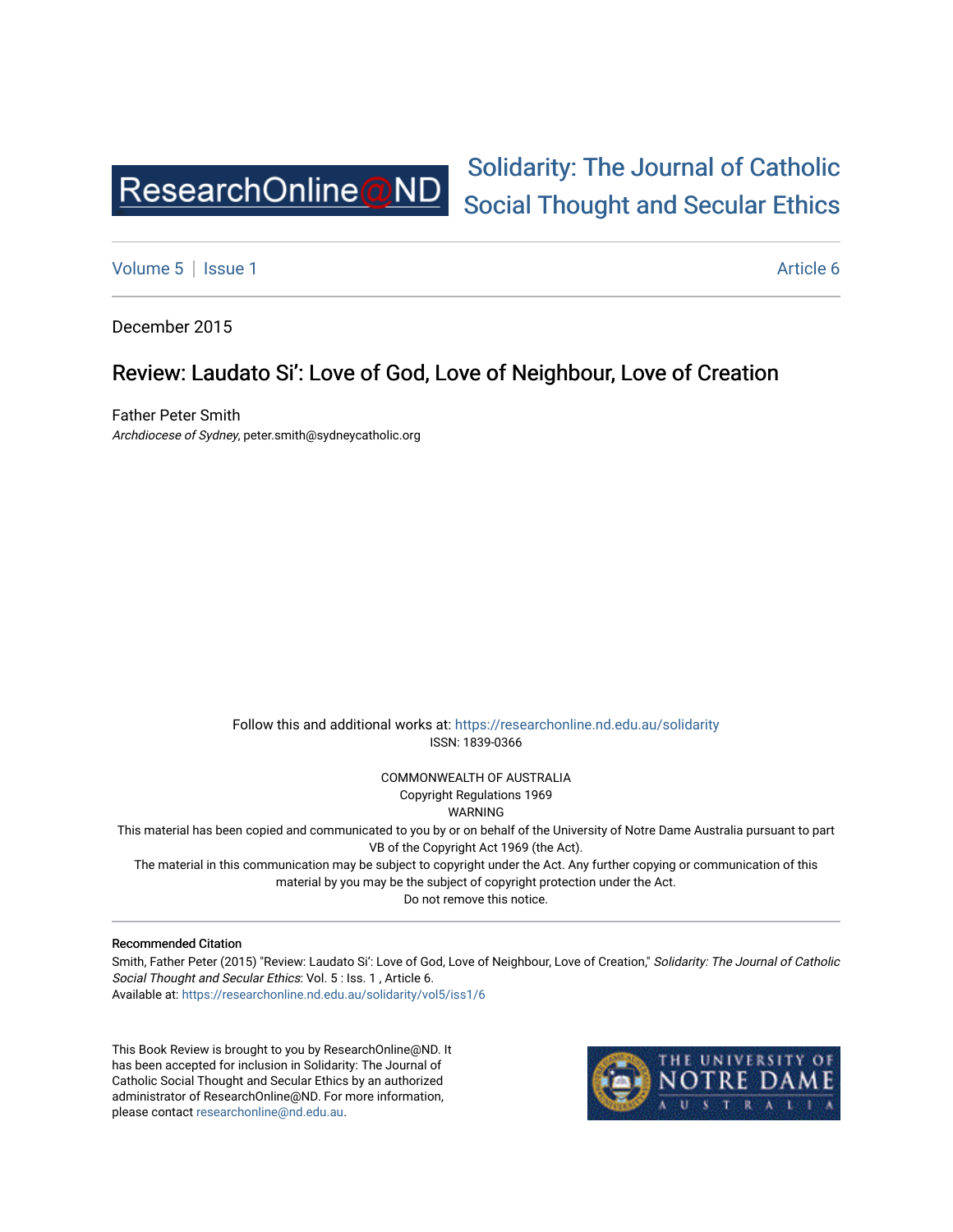Review: Laudato Si': Love of God, Love of Neighbour, Love of Creation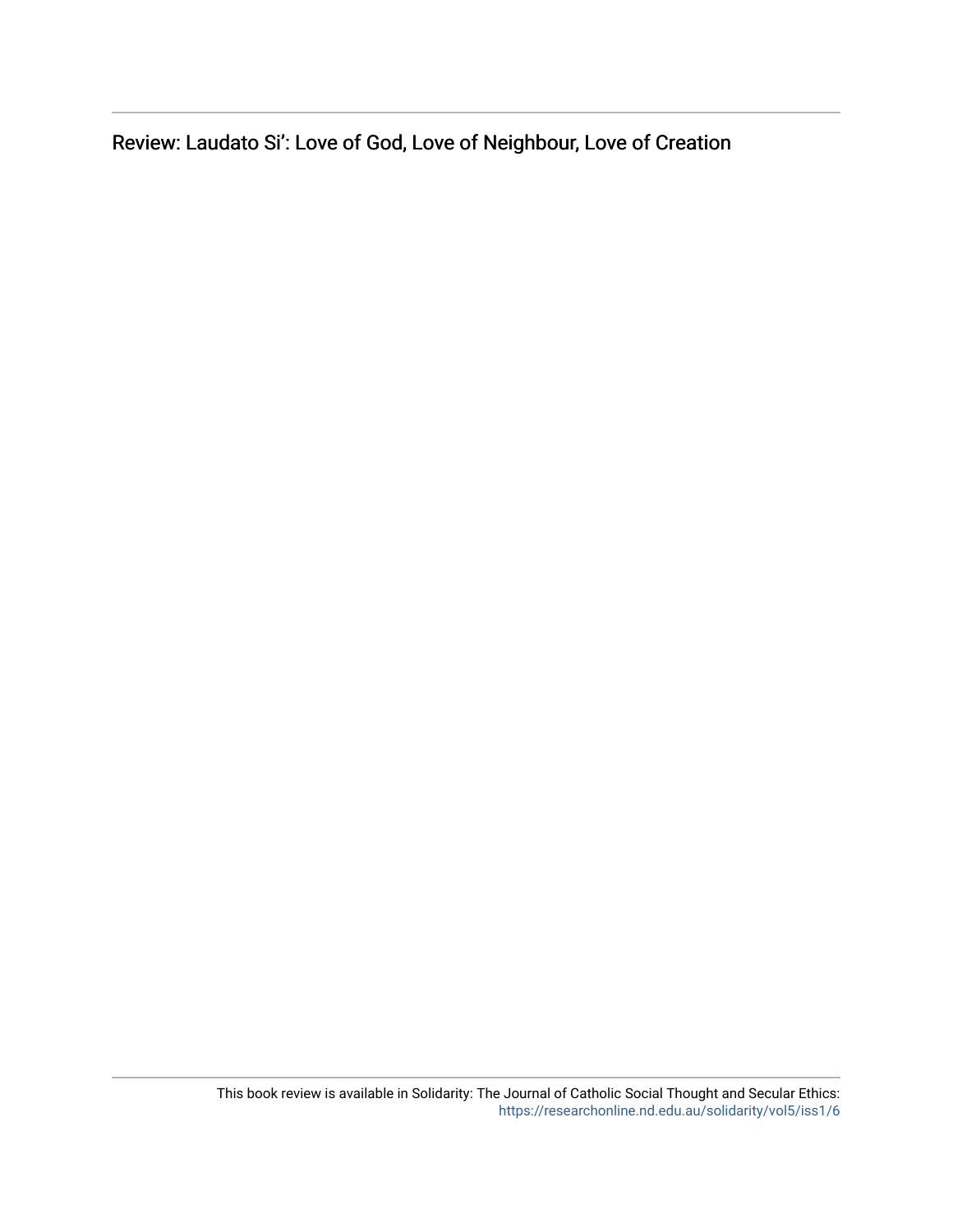## **Review:** *Laudato Si'*

### **Love of God, Love of Neighbour, Love of Creation**

Rev. Peter Smith

It is forty-one years since Karl Rahner wrote "Reflections on the Unity of the Love of Neighbour and the Love of God."<sup>1</sup> He wrote:

There is no love for God that is not, in itself, already a love for neighbor; and love for God only comes to its own identity through its fulfillment in a love for neighbor. Only one who loves his or her neighbor can know who God actually is. And one who ultimately loves God…can manage unconditionally to abandon himself or herself to another person, and not make that person the means of his or her own self-assertion.<sup>2</sup>

This now well accepted interrelationship between God and the human person, whereby Rahner equates loving the neighbour with loving God has just been given a radical new re-orientation. In the encyclical *Laudato Si': On Care for Our Common Home,* Pope Francis has located creation at the heart of the relationship between God and women and men. "This sister now cries out to us because of the harm we have inflicted on her,"<sup>3</sup> calling for a new covenant<sup>4</sup> a universal communion.<sup>5</sup> "As believers, we do not look at a world from without but from within, conscious of the bonds with which the Father has linked us to all beings."<sup>6</sup> Hence "....each creature reflects something of God and has a message to convey to us….". <sup>7</sup> Thus in a sense we now perceive that there is "no love of God that is not, in itself, already a love for God's creation." To give an analogy, last week on returning home from my office, my little goddaughter, Madeleine, who was visiting, greeted me at the door with a plate of cupcakes she had made. I am not one for cupcakes at the best of times, but with a three-year-old's choice of decoration, anyone would be less than enthused. However, this was the best cupcake ever! I loved it because I love its creator, and her joy in her creation was increased by my appreciation. In loving the creation, I loved the creator.

*Laudato Si'* is Pope Francis' first encyclical that is entirely his own. It is unsurprising that it takes its name from the prayer of 1225 written by his namesake. It is surprising that the title departs from the traditional Latin and retains the Umbrian Italian of the time. But this is not a pope who worships at the shrine of tradition. Having said that, the encyclical draws on the statements of, not only previous popes, but also episcopal conferences worldwide and even contributions from outside the Catholic West. To call this document "inclusive" is no overstatement, for it not only gathers together the main themes of Catholic Social Teaching over the last century and a half, but elucidates them in the light of many of our most contentious

**.** 

<sup>1</sup> Karl Rahner, "Reflections on the Unity of the Love of Neighbour and Love of God", in *Theological Investigations, Vol* 6, (New York: Crossroad, 1974), 232.

<sup>2</sup> Karl Rahner, "Preliminary Considerations," in *Theological Investigations*, (New York: Crossroad, 1974), 71.

<sup>3</sup> Francis, *Laudato Si'*, Encyclical, Vatican Website, 24 May 2015,

[http://w2.vatican.va/content/francesco/en/encyclicals/documents/papa-francesco\\_20150524\\_enciclica-laudato](http://w2.vatican.va/content/francesco/en/encyclicals/documents/papa-francesco_20150524_enciclica-laudato) -si.html#\_ftnref77, sec. 2.

<sup>4</sup> Ibid., sec. 209-215.

<sup>5</sup> Ibid., sec. 220.

<sup>6</sup> Ibid.

<sup>7</sup> Ibid., sec. 221.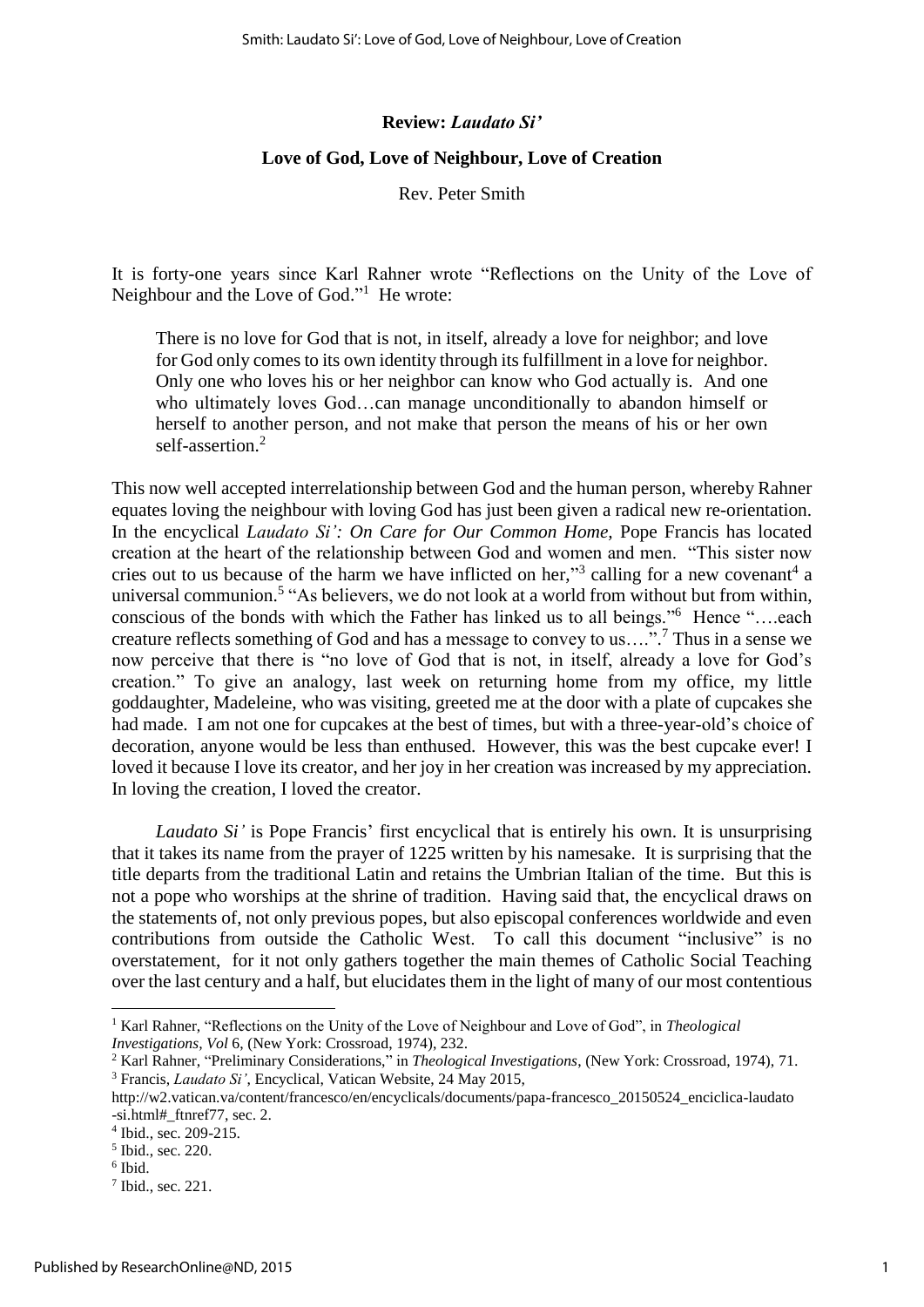and urgent contemporary issues: poverty, housing, indigenous, refugees, population growth among others in addition to its core environmental concerns. *Laudato Si'* is, indeed, a comprehensive document.

To see this encyclical as a statement of Catholic beliefs expressed for Catholics is to diminish the scope and, hopeful impact of the work. Francis states "I urgently appeal, then, for a newdialogue about how we are shaping the future of the planet. We need a conversation which includes everyone, since the environmental challenge we are undergoing, and its human roots, concern and affect us all."<sup>8</sup> Thus, the document is a call to action for all humanity on behalf of our common home. This one statement typifies Francis's Papacy to this point; dialogical, inclusive, challenging and practical. Cardinal Joseph Cardijn of Belgium, in establishing the Young Christian Workers Movement, gave them and the world a method that calls us to examine the world we live in, think about how it relates to us (especially as Christians) and how we can bring about change. The method of *See, Judge, Act* appears to have become a model the Pope uses in *Laudato Si'*. Even a cursory glance at the contents of the encyclical indicates a connectedness to this method. Chapter One, "What is happening to our Common Home", and Chapter Two, "The Gospel of Creation", examines (*See*) the current concerns of our global home. Chapter Three, "The Human Roots of the Ecological Crises", and Chapter Four, "Integral Ecology", offer a commentary (*Judge*) on causes and connections. Chapter Five, "Lines of Approach and Action", and Chapter Six, "Ecological, Education and Spirituality", are the 'call to arms' (*Act*) of the encyclical. In short, *See* – God's Creation is in a parlous state; *Judge* – we human beings are the cause; *Act* – we can, we must, modify our behaviour now in order for us to repair and reconnect with our world.

To give a brief overview of *Laudato Si'* is not an easy task given its comprehensiveness. Paragraph 15 maps out the direction the encyclical will take. Commencing with the ecological crises as a concrete foundation for the ethical and spiritual itinerary that follows; moving on to the wisdom of the Judaeo-Christian tradition to the present situation: "not only its symptoms but its deepest causes" to the proposal for a new dialogue and "some inspired guidelines for human development to be found in the treasure of Christian spiritual experience." A fundamental question put to us all is, "What kind of world do we want to leave to those who come after us, to children who are now growing up?"<sup>9</sup> This question has greater resonance in our modern age as we are, since the Industrial Revolution, more able to influence our physical environment for good or ill. This has led to a "technocratic paradigm"<sup>10</sup> whereby we recognise a scientific imperative to be able to *deal with* the problems technology itself and often its abuse, has created; our technical prowess has brought us to a crossroads. We believe in infinite or unlimited growth, $11$  and despite our past and present exploitation of the planet, we hold an innate belief that we can just as easily redress it. But this epistemological paradigm amounts to a reductionism which sees technology as neutral—something the document denies. Aligned with this is an overemphasis on market forces whereby large multinational corporations have vested interests in maintaining the *status quo*. Clearly the most effected are the poor and vulnerable, especially the new class of environmental refugees who fall prey to the degradation of fishing and farming sites, destroying their native livelihoods. Francis describes the situation here:

**.** 

<sup>8</sup> Ibid., sec. 14.

<sup>&</sup>lt;sup>9</sup> Ibid., sec. 160.

 $10$  Ibid., sec.  $101$ .

<sup>&</sup>lt;sup>11</sup> Ibid., sec. 100.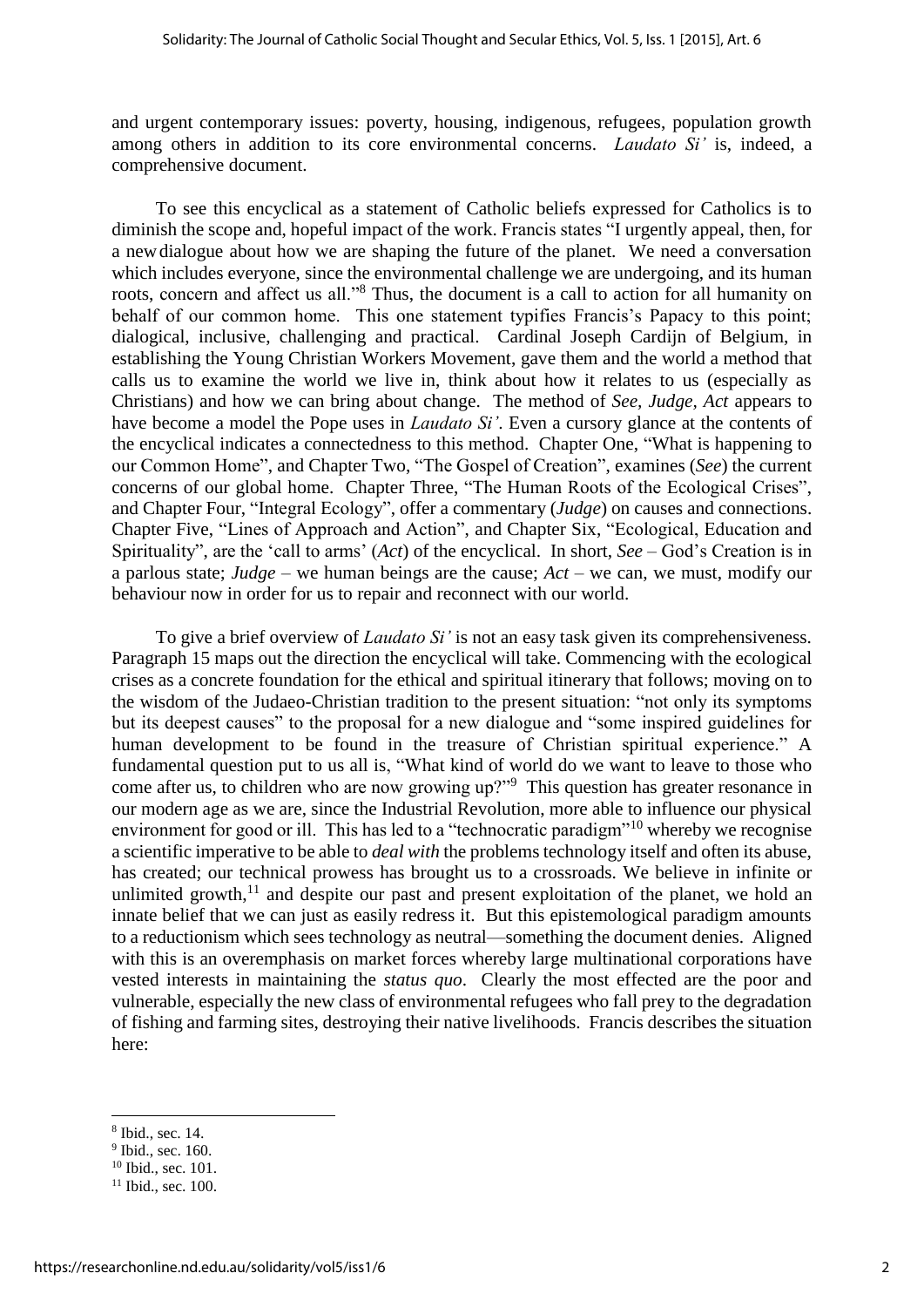(W)e are faced, not with two separate crises, one environmental and the other social, but rather one complex crisis which is both social and environmental. Strategies for a solution demand an integrated approach to combating poverty, restoring dignity to the excluded, and at the same time protecting nature.<sup>12</sup>

By itself the market cannot guarantee integral human development and social inclusion.<sup>13</sup> A substantial cause of our attitude to the natural world has arisen due to a Promethean vision of mastery over the world. Excessive anthropocentrism has failed to see the connectedness of all things, and indeed humans, as part of creation. "Instead, our 'dominion' over the universe should be understood more properly in the sense of responsible stewardship."<sup>14</sup> Francis's exegesis of Gen 1:28 sees *dominion* as an incorrect interpretation, and instead, an appropriate hermeneutic recognises that we are to "till and keep the garden of the world"<sup>15</sup> Thus, *Laudato Si'* paints:

(an) intimate relationship between the poor and the fragility of the planet, the conviction that everything in the world is connected, the critique of new paradigms and forms of power derived from technology, the call to seek other ways of understanding the economy and progress, the value proper to each creature, the human meaning of ecology, the need for forthright and honest debate, the serious responsibility of international and local policy; the throwaway culture and the proposal of a new lifestyle.<sup>16</sup>

*Laudato Si'* is replete with references to rights and corresponding responsibilities; especially in regard to the poor and the needy. This document does not appear as an optional extra but is a product of justice—what is owed to not only human creation but indeed all God's world. This includes the imperative to manage the world's ecosystem in a sustainable way as is its right in and of itself and not as a means to any human end.<sup>17</sup> "God has joined us so closely to the world around us that we can feel the desertification of the soil almost as a physical ailment, and the extinction of a species as a painful disfigurement."<sup>18</sup> Human beings are considered the crown of creation and that crown must nurture its fellow creatures.

Even before it was promulgated, *Laudato Si'* had its dissenting voices. Post release, many of those voices became more vociferous. The attacks have claimed that the Church has no right to speak on scientific matters; that the Pope is creating a recipe for unemployment and poverty; and that anthropogenic climate change is unproven amongst other claims. In response, I believe the Church is happy to take up the Holy Father's challenge and engage in dialogue around these and other issues with detractors. What is required, of course, is honesty in the debate and openness to the Gospel. What the encyclical does is challenge all of us in regards

**<sup>.</sup>** <sup>12</sup> Ibid., sec. 139.

<sup>13</sup> See Benedict XVI, *Caritas in Veritate*, Encyclical Letter, Vatican Website, June 29, 2009, [http://w2.vatican.va/content/benedict-xvi/en/encyclicals/documents](http://w2.vatican.va/content/benedict-xvi/en/encyclicals/documents%20%20%20%20/hf_ben-xvi_enc_20090629_caritas-in-veritate.html) 

[<sup>/</sup>hf\\_ben-xvi\\_enc\\_20090629\\_caritas-in-veritate.html,](http://w2.vatican.va/content/benedict-xvi/en/encyclicals/documents%20%20%20%20/hf_ben-xvi_enc_20090629_caritas-in-veritate.html) sec. 97.

<sup>14</sup> Francis, *Laudato Si'*, sec. 16.

<sup>15</sup> Gen. 2:15 as cited in Francis, *Laudato Si'*, sec. 67.

<sup>16</sup> Francis, *Laudato Si'*, sec. 67.

<sup>&</sup>lt;sup>17</sup> Ibid., sec. 34ff.

<sup>18</sup> Francis, *Evangelii Gaudium*, Apostolic Exhortation, Vatican Website, 24 November 2013,

[http://w2.vatican.va/content/francesco/en/apost\\_exhortations/documents/papa-francesco\\_esortazione](http://w2.vatican.va/content/francesco/en/apost_exhortations/documents/papa-francesco_esortazione%20%20%20%20%20%20%20%20%20%20%20%20%20%20%20%20%20%20%20%20-ap_20131124_evangelii-gaudium.html)  [-ap\\_20131124\\_evangelii-gaudium.html,](http://w2.vatican.va/content/francesco/en/apost_exhortations/documents/papa-francesco_esortazione%20%20%20%20%20%20%20%20%20%20%20%20%20%20%20%20%20%20%20%20-ap_20131124_evangelii-gaudium.html) sec. 215.